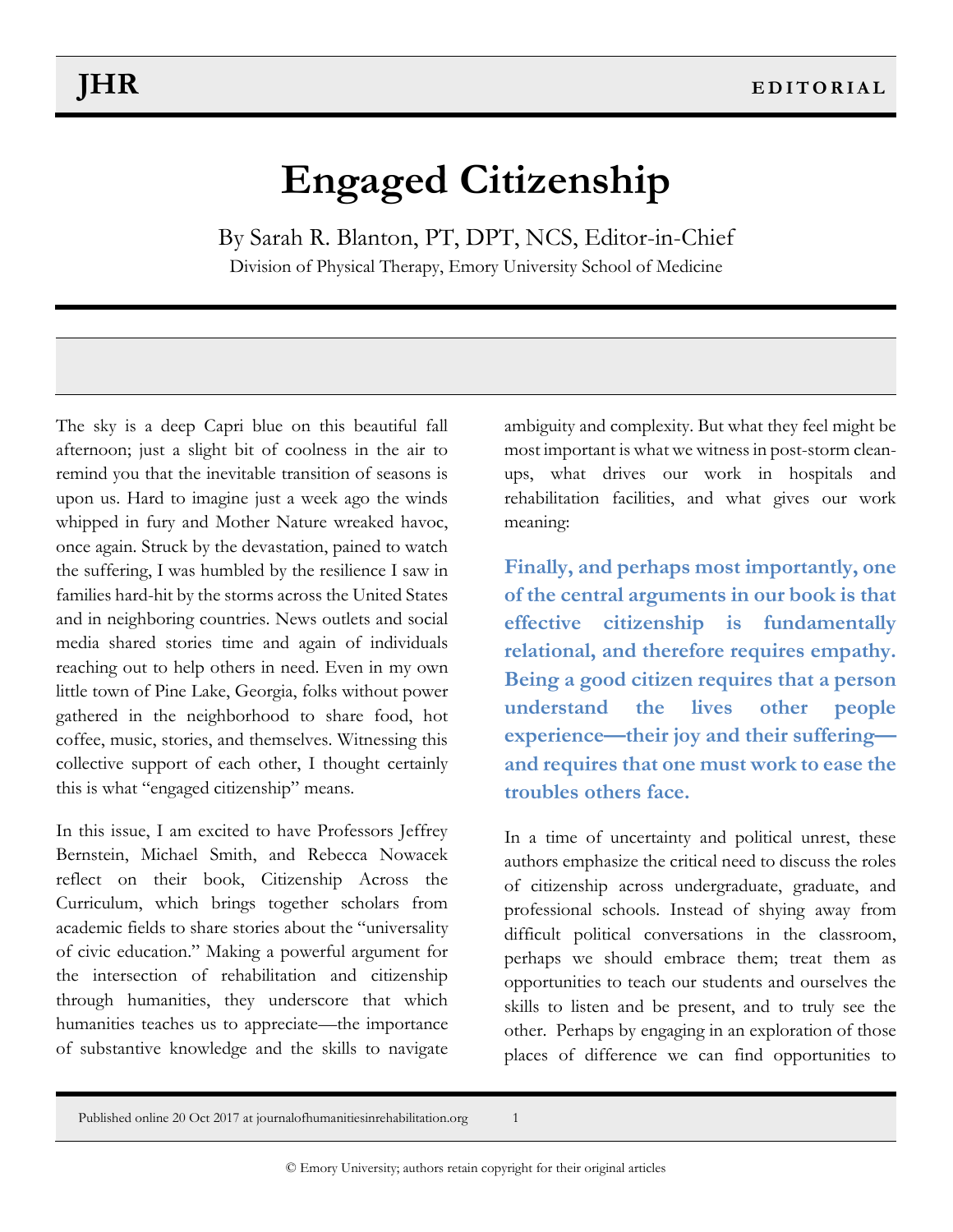recognize our similar journeys of joy and suffering. Beginning dialogues about citizenship, for example, may help raise our vision to the broader societal role our rehabilitation professions must play as we navigate our collective futures. How do each of our professions act in engaged citizenship, and how do we cultivate that role individually, in practice, and in community? In our authors' words:

**Indeed, the work of rehabilitation can play a signature role in the rehabilitation of citizenship and community in this challenging time.**

Welcome to the Fall 2017 Issue of JHR!

- Providing a fascinating perspective on the complex intersection of rehabilitation and society, independent scholar Sue Smith reviews Paying with Their Bodies: American War and the Problem of the Disabled Veteran. In this book, author John M. Kinder calls for a radical transformation of rehabilitation medicine as we interact with disabled veterans in all their historical, political, and cultural complexity.
- University of Laval, Quebec City, Associate Professor and bioethicist Cory Labrecque, PhD, provides insights into the intersection of religion and the disability experience in his article, "Personhood, Embodiment, and Disability Bioethics in the Healing Narratives of Jesus."
- In her research-based article, Maltese physiotherapist Maria Cynthia deBono explores what it means to embark on the unforeseen journey of acquiring a physical impairment in youth.
- Dr. Joanna Luttrell, PhD, visiting scholar of political philosophy at the University of Houston's Hobby School of Public Affairs, provides a powerful reflection on the experience of "losing her body" after a sudden onset of Guillain-Barre Syndrome.
- In her engaging article on sharing stories, Emory Professor of Psychology Robyn Fivush, PhD, presents evidence that patients and medical providers alike benefit by building connections, creating identities, and empathizing with each other through the act of storytelling.
- Through candid and reflective interviews, Sierra Weiss, Tara Olayeye, and Jit Tan explore the experiences of disability that occur in a variety of relationships with differently-abled individuals.
- In "The True Weight of Stigma," physical therapist Cameron Jadali candidly discusses lessons learned when he reflects on how previously unrealized biases affected his interaction with an overweight patient.
- As a guest contributor to our Historical Perspectives in Art series, physician J.O. Ballard, MD, engages the art of Andrew Wyeth to help Penn State medical students sharpen their observational skills and develop an empathic understanding of the patient's lived experience of illness.
- Finally, poetry by Anju Kanwar, PhD, and Bruce Greenfield, PT, PhD, pull us into the poignant experience of loss. Missing her mother's funeral in India, Kanwar tries to come to terms with her grief, new life, and learning to say goodbye honorably, in "The Game." In his poem "Imprisoned,"

Published online 20 Oct 2017 at journalofhumanitiesinrehabilitation.org 2